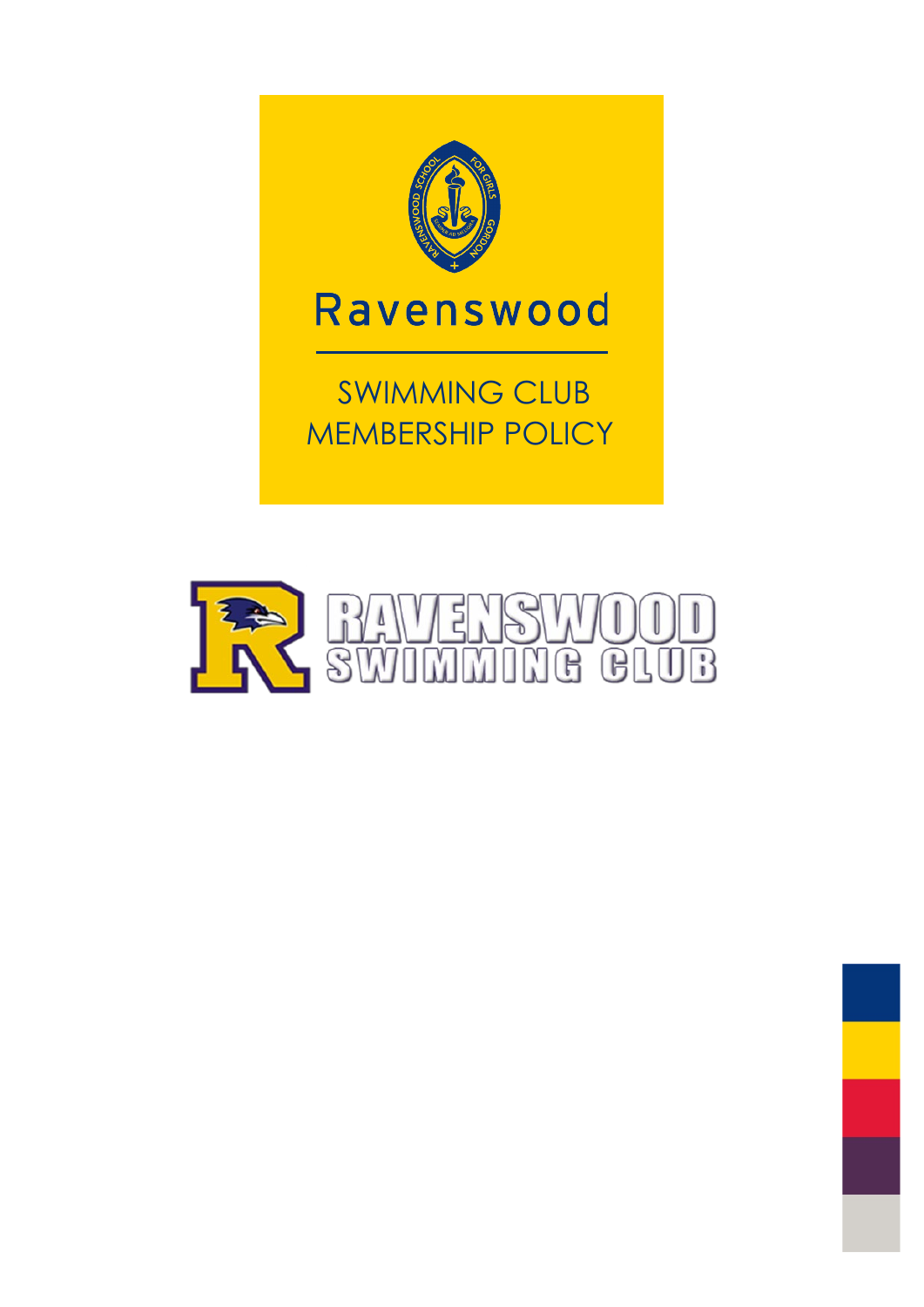## **TERMS AND CONDITIONS**

## **RAVENSWOOD SWIMMING CLUB AND SNSW MEMBER DECLARATION**

- 1. These Terms and Conditions have been developed to ensure parents and members are aware of and agree to Ravenswood School for Girls and Ravenswood Swimming Club expectations. Failure by any parent or member to adhere to any of the rules or regulations, Ravenswood School for Girls or Ravenswood Swimming Club Code of Conduct or any other Policy or Procedure implemented by Ravenswood School for Girls or Ravenswood Swimming Club may result in cancellation of membership.
- 2. In accepting the Terms and Conditions of Ravenswood Swimming Club (applicants under 18 years of age, must have a parent or legal guardian sign on their behalf) parents and members agree to adhere to rules and regulations as set out by Swimming NSW (SNSW), Swimming Australia (SAL) and Swimming Metro North East (SMNE). The rules, policies and guidelines for these institutions can be found on the following websites: Swimming Australia, Swimming NSW, and Swimming Metro North East.
- 3. I understand the personal information I have provided in my membership application is collected and may be used and disclosed in accordance with Ravenswood School for Girls and Ravenswood Swimming Club Privacy Policy and Collection Notice. Ravenswood Swimming Club may use and distribute your personal information for the purpose of conducting and administering swimming and other related activities across New South Wales which will involve the sharing of information with third party affiliates such as but not limited to:

a) Swimming Australia and Swimming NSW;

b) Companies engaged by Ravenswood Swimming Club or Ravenswood School for Girls to carry out functions and activities on their behalf including direct marketing.

c) Government agencies; and

d) Ravenswood Swimming Club or Ravenswood School for Girls advisors including but not limited to auditors, accountants, lawyers, and insurers. The Ravenswood Swimming Club and Ravenswood School for Girls Privacy Policy contains information on how you may access and request correction to personal information held by the Ravenswood Swimming Club and Ravenswood School for Girls or make a complaint about the handling of your personal information and provides information about how a complaint will be dealt with by Ravenswood Swimming Club and Ravenswood School for Girls.

- 4. I understand that in order to facilitate the effective operation of Ravenswood Swimming Club, the participation of members and recognition of member activities and achievements, the Club may use and distribute personal information, photographs and recorded footage of members or events for:
- a) Ravenswood Swimming Club and Ravenswood School for Girls records;
- b) displayed from time to time around Ravenswood School for Girls;
- c) publication in Ravenswood School for Girls or Ravenswood Swimming Club magazines and newsletters, promotional material including social media and Ravenswood School for Girls website.

If you do not give permission for you or your child's image to be used, notification is required in writing to Ravenswood Swimming Club [ravoswimclub@ravenswood.nsw.edu.au.](mailto:ravoswimclub@ravenswood.nsw.edu.au)

5. I agree to assist in any capacity where possible, when requested, at swim meets and will obtain a free Volunteer Working with Children Check (WWC) supplying the details of such to the